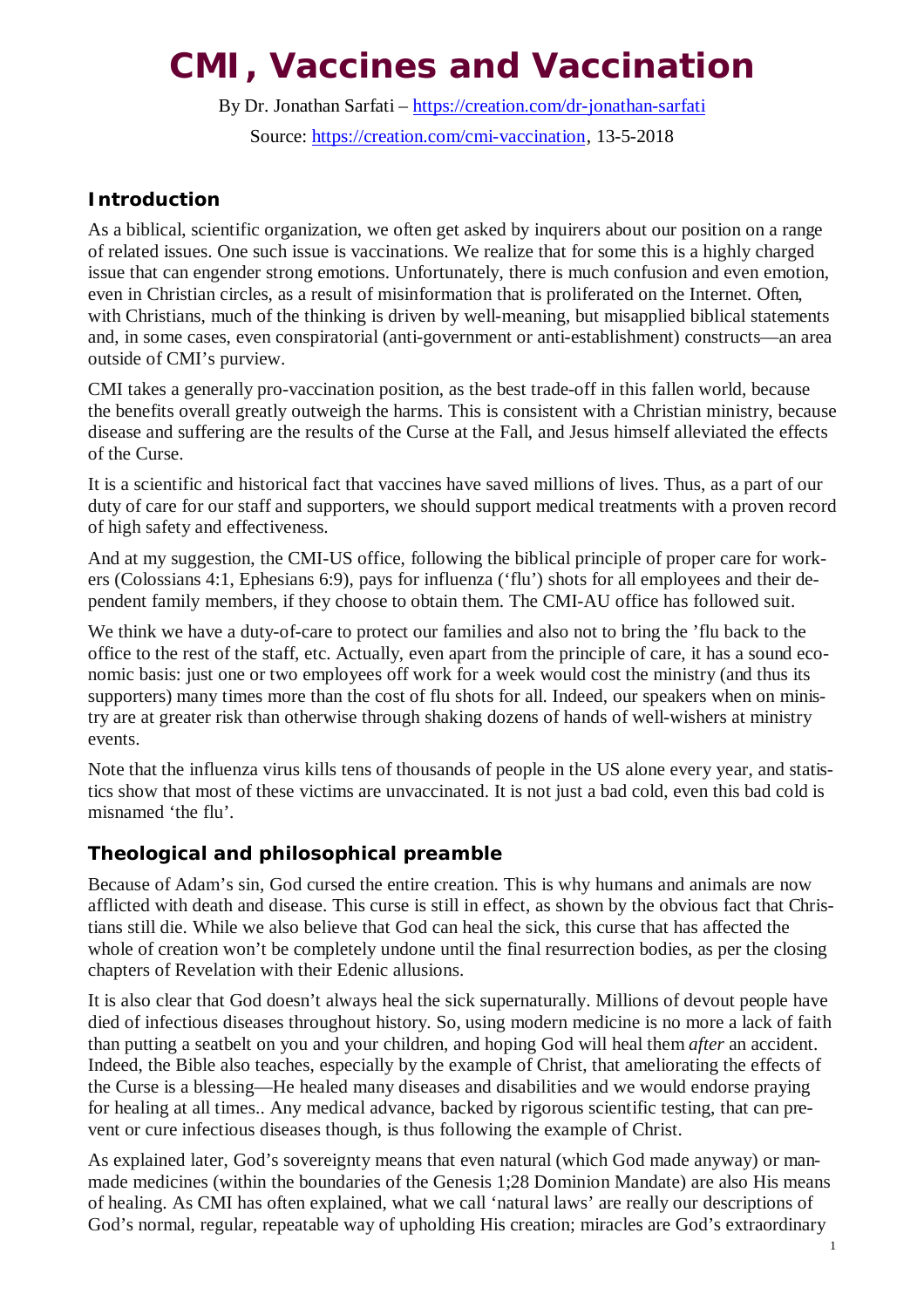non-repeatable way of upholding His creation, or an *addition* to the ordinary 'natural law' way He normally  $\arctan^1$ 

CMI is also not anti-establishment, anti-government or anti-majority for its own sake, but pro-Bible. We would oppose the establishment or the majority view of scientists only when it conflicts with the Bible (as we do with evolution theory), and reject conspiratorial theorizing.<sup>2</sup> To do otherwise would, for one thing, involve needlessly trying to fight a battle on multiple fronts. Thus, for example, CMI does not oppose the majority view of physicists in favour of relativity and quantum mechanics, since neither of these views conflicts with Scripture. Most creationist physicists support these well-established theories, too.<sup>3</sup> The same goes with vaccination, supported by the vast majority of medical doctors and scientists—including creationists in those fields.

# **What is vaccination?**

God has given us an immune system. This would have had a pre-Fall role in differentiating self and non-self, but in this fallen world, it also fights against invading microbes. However, because we are fallen creatures, this system doesn't work perfectly, as shown by the millions of deaths from infectious diseases throughout history (the 1918 Spanish flu epidemic is thought to have killed up to 100 million people or 3% of the world's population at the time—including great numbers of Christians).

This immune system has long known to be 'trainable' (a great example of intelligent design)—in many cases, survivors of a disease become immune to further attacks of this disease. For example, although smallpox had a mortality rate of about a third, survivors never got it again. From this, many researched ways of acquiring this immunity without the dreadful 'side-effect' of the fullblown disease. First, this was via crude inoculations of powdered smallpox scabs, with much weakened but still live smallpox germs. This had a much lower mortality rate than full-blown smallpox, but still the famous American theologian and preacher Jonathan Edwards (1703–1758), a supporter of inoculation, died from this.

Smallpox prevention was much improved when doctors observed that maids who suffered from the mild disease cowpox were likewise immune to smallpox. So, Edward Jenner (1749–1823) in 1798 used material from cowpox blisters to inoculate patients successfully against smallpox.

With the development of the germ theory of disease, and the rejection of spontaneous generation, by creationist Louis Pasteur (1822–1895), the methods could be further improved by using *dead* microbes, which cause no disease at all. He demonstrated this by showing that rabies vaccine would prevent the development of this almost always fatal disease—he gave it to Joseph Meister, a 9-year-old boy bitten severely by a rabid dog (1876–1940). No amount of nutritional measures or hygiene had ever prevented the development of rabies in people who had been mauled by rabid dogs.

Thus, the main principle of vaccination is to train the immune system with dead or highly weakened germs, to give the immune system 'target practice'. As a result, if it encounters the live pathogen, it is ready for it. Because the germ has little chance to multiply to dangerous levels, a vaccinated person usually doesn't develop an illness at all or gets it much less severely. So, vaccination has saved millions of lives, and prevented severe injuries in millions more. One of our own senior staff was a practising medical doctor for many years and has seen firsthand the baneful effects and damage caused by people contracting such preventable diseases, including brain damage, in unvaccinated children.

# **Vaccines are very effective**

There is no doubt that we have far lower rates of many nasty diseases today. Smallpox has been completely eradicated, iron lung wards of hospitals that kept polio victims alive have largely disappeared, and rabies and tetanus are completely preventable. Also, debilitating diseases of childhood like measles, mumps, rubella, and whooping cough are no longer unpleasant rites of passage for most children. It's notable that most anti-vaxers and even lots of doctors today are not old enough to remember when these diseases were widespread. Because they are not common, many often see no need to be vaccinated.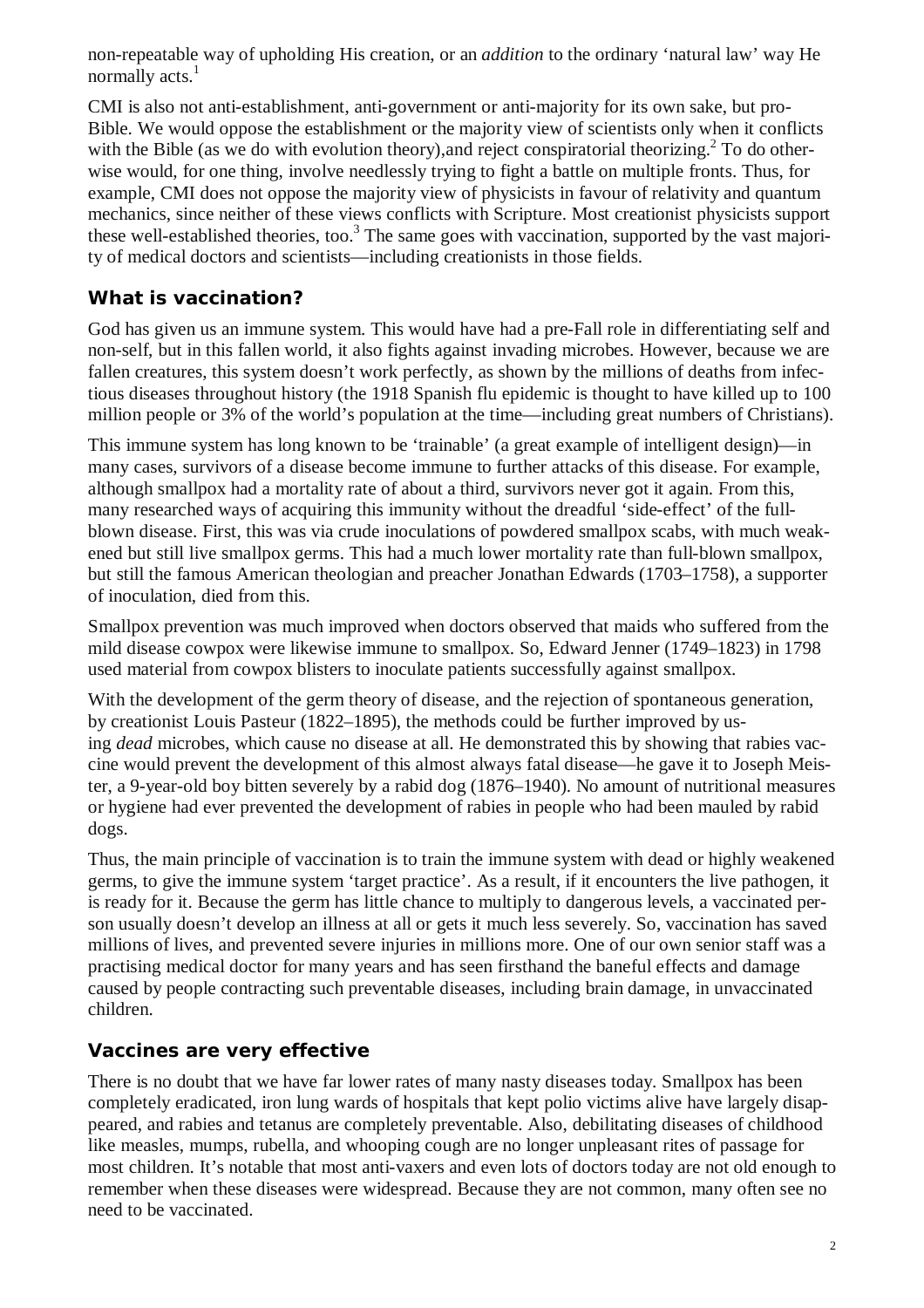Many anti-vaxers claim that these diseases were eradicated not by vaccination but by improvements in hygiene and nutrition. No one doubts their important roles. However, if they were the main causes of infectious disease reduction, then we would have seen these diseases disappear almost simultaneously. But the contrary is true: the diseases disappeared at different times, which correlated strongly with the introduction of specific vaccines for these diseases in both the  $USA<sup>4,5</sup>$  and Australia<sup>6</sup>—many in modern times where there was negligible further improvement in hygiene and nutrition.

This is further supported by modern outbreaks of infectious diseases in the western world which correlate with areas of widespread vaccination refusal. This has often been linked with wealthier communities where there would obviously be no drop in sanitation or nutrition, in the USA and Japan.<sup>7</sup>

Furthermore, the hygiene explanation fails particularly badly in the case of polio. There were still outbreaks in the hygienic 1950s, because sanitation actually made the disease *more* prevalent, because it reduced contact with the disease germ in the environment that sometimes conferred natural immunity—so the dirty environment was acting like a crude vaccine! So, polio mainly hit the prosperous and clean places.<sup>8</sup>

Anti-vaxers might point out 'correlation does not causation' (although they don't apply this to claims such "I got flu after the flu shot", as below), but this correlation is combined with a known mechanism for vaccines to work, and controls of the other plausible variables.

*Bottom line: if vaccination is not effective, then our immune system is not trainable!*

# **Vaccines are very safe**

It is true that vaccination, even with dead germs, is not 100% safe. But then, nothing is 100% safe! That includes activities we regularly choose to undertake, judging their benefits to be worth the risks, such as driving a car. In a fallen world, there are *no* perfect solutions, only trade-offs. So, it is folly to compare vaccination safety with a perfect standard that doesn't exist; rather, it should be compared with the safety of *non*-vaccination (a.k.a. 'relative risk assessment'). The latter (nonvaccination) is manifestly unsafe. Even on the face of it, the logic seems obvious:

If you think your child's immune system is strong enough to fight off vaccine-preventable diseases, then it's strong enough to fight off the tiny amounts of dead or weakened pathogens present in any of the vaccines.<sup>9</sup>

# **Non-vaccination is very unsafe**

The blatant **un** safety of non-vaccination should be obvious with well-known killers like smallpox and tetanus, but even 'childhood illnesses' are badly underestimated. For example:

- **Influenza.** Too many people refer to a bad cold as 'the flu', but actual influenza is much worse. Thousands die in the USA every year from influenza complications:
	- Centers for Disease Control (CDC) estimate an average of 23,607 deaths per year from 1976 to 2007.<sup>10</sup>
	- The figures are more certain about the number of children who die from flu, because it has been a nationally notifiable condition since 2004: from the 2003–4 to the 2013–14 seasons, the average is about 113 pediatric flu deaths per season.<sup>11</sup>
	- The CDC estimated that 90% of the children who died from influenza last season were not vaccinated. Further, about 40% of the deaths were in previously healthy children.

Pregnant women who receive the influenza vaccination are much less likely to deliver premature, underweight, $^{12}$  or stillborn<sup>13</sup> babies. This means that influenza is dangerous to unborn babies, so vaccination is a very pro-life policy. $^{14}$ 

 **Chickenpox.** At best, it's still a nasty disease with itchy blisters that often leave scars, plus a high fever and headache, resulting in a week missed from school. Further: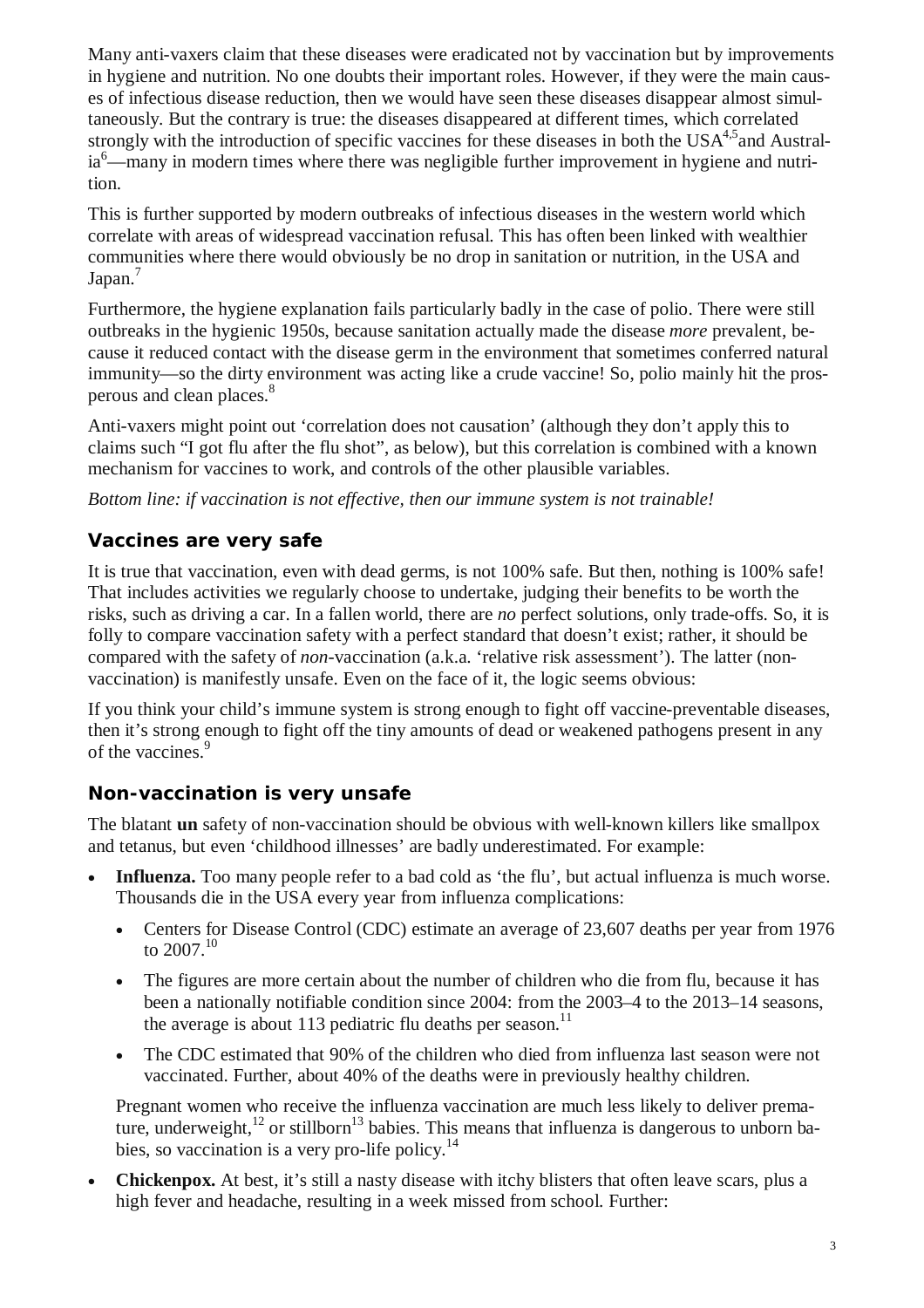- A person who has had chickenpox can get a painful and scarring rash called shingles years later, because the virus lies dormant in nerve cell bodies for years, but for some reason is reactivated and travels down the nerves to infect the skin near the nerve endings. In some people, it can lead to lifelong chronic pain.<sup>15</sup> It's even worse when it affects nerves of the ear or eye.
- Before the vaccine, about 11,000 people were hospitalized for chickenpox each year in the United States.
- Before the vaccine, about 100 people died each year as a result of chickenpox in the United States.<sup>16</sup> They were usually healthy before contracting the disease.<sup>17</sup>
- **Whooping cough or pertussis.** This is not just a bad cough, but can have severe complications of pneumonia, brain damage, and the coughing fits are often so severe as to cause cracked ribs and turn children blue from oxygen deprivation. It was known as the 100-day cough.<sup>7</sup> It used to kill 8,000 babies per year. $8$
- **Measles.** At best, it's a nasty, itchy pox accompanied by high fever, cough, runny nose, and inflamed red eyes. Worse:
	- Ear infections occur in about one out of every 10 children with measles and can result in permanent hearing loss.
	- As many as one out of every 20 children with measles gets pneumonia, the most common cause of death from measles in young children.
	- About one child out of every 1,000 who get measles will develop encephalitis (swelling of the brain) that can lead to convulsions and can leave the child deaf or mentally retarded. 1 in 10,000 children will get Subacute Sclerosing Pan-Encephalitis (SSPE), a progressive braineroding condition that inevitably leads to a slow, distressing death.
	- For every 1,000 children who get measles, one or two will die from it.<sup>18</sup>

Overall, if vaccination were so unsafe, then it's hard to explain why sharp increases in vaccination correlate so strongly with increases in general health as well as sharp drops in child mortality.<sup>19</sup>

For another example of such trade-offs, 350 people die annually in the USA taking baths,<sup>20</sup> but this would not justify refusing to wash, because that would increase the risk of acquiring diseases. Similarly, most wouldn't refuse to wear seatbelts just because in rare freak situations, being thrown out of a vehicle could enhance the chance of survival.<sup>21</sup> This is because they realize that overall, the chances of being killed or injured by *not* being restrained are far greater.

The impossible demand for 100% safety is similar to the claim that vaccination violates the faux-Hippocratic maxim *Primum non nocere* ("First do no harm").<sup>22</sup> But it should be clear that *withholding* such a life-saving measure is inflicting considerable *harm by omission*.

*Bottom line: anti-vaxers often make the two contradictory claims about our immune system: apparently our immune system is so strong that it can fight off legions of rapidly multiplying live germs, but it is simultaneously so fragile that a few fragments of dead germs will overwhelm it.<sup>23</sup>*

Of course, if someone has been harmed by vaccination, however rare (see Vaccine Injuries, below), great compassion is in order; one can scarcely expect a parent to be consoled by the statistical fact that the child's chance of being harmed by the disease was greater. (From the parent's perspective, the child, if unvaccinated, may have survived the illness with no lasting harm.) This is part of what makes it such an emotive issue.

For example, say that a parent chose to vaccinate for a particular illness where the chance of serious complications from the vaccine was 1 in 100,000, and the chance of serious complications from being unvaccinated was 1 in 10,000. And the child suffered complications from the vaccine. Without the benefit of foresight, as only God has, one can still say that at the time the decision was made, the parent's decision to vaccinate was the wisest and most responsible one in discharging their duties as a parent—even though in hindsight the picture looks different.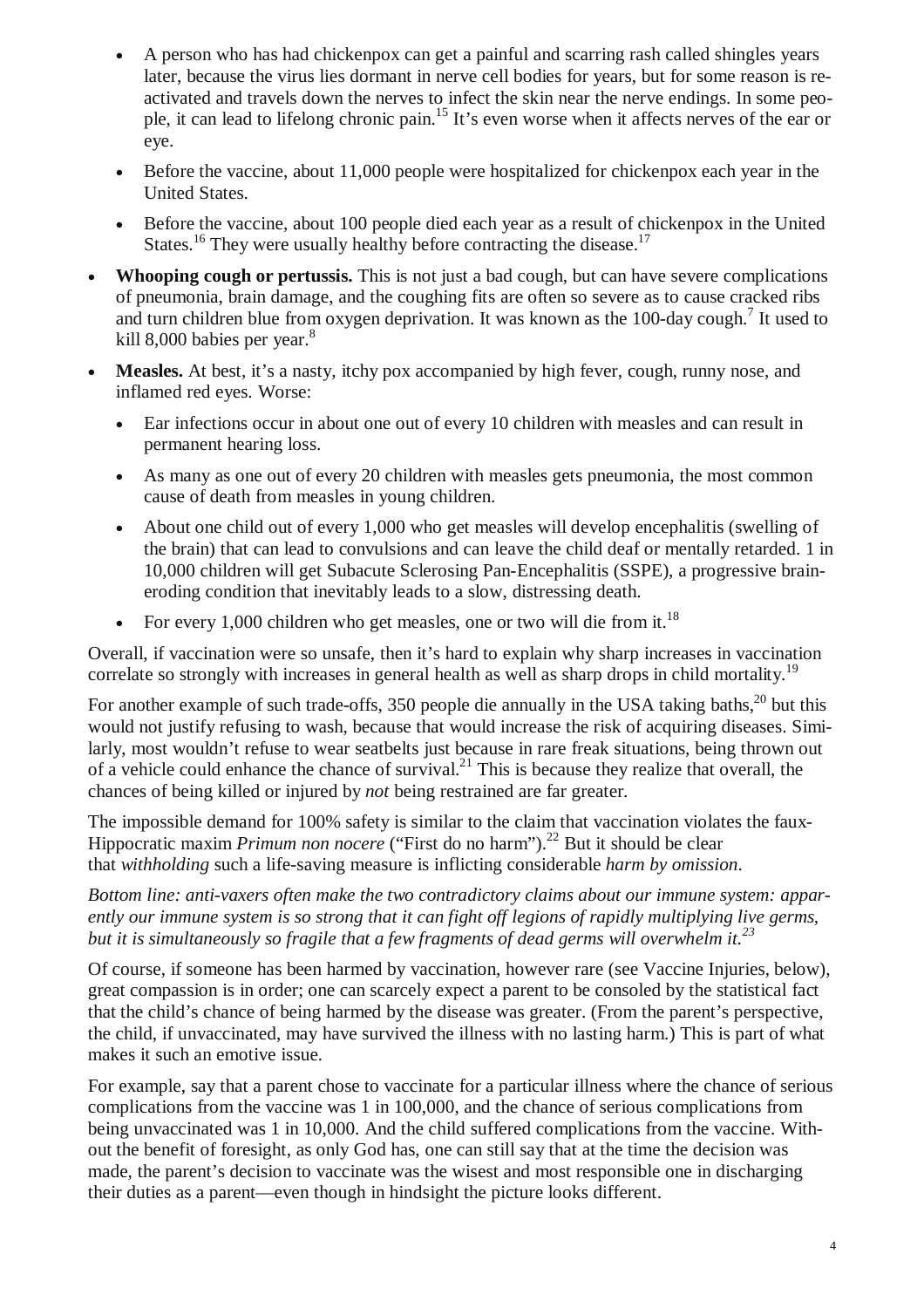# **Objections**

# **Vaccines contain deadly poisons**

This is a meaningless claim, because the first rule of toxicology is: 'the dose *makes* the toxin'. For example, there are chemicals in perfectly safe food and even in our bodies, as well as vaccines, that would be toxic in a thousand times the amounts. Conversely, even 'good' things like oxygen and water can act as poisons in large amounts. $24$ 

Many poisons have benefits in small amounts, e.g. the potent digitalis toxin in foxglove plants in tiny amounts can benefit heart arrhythmias and congestive cardiac failure. The 'deadliest toxins' known, the botulinum toxins, have an  $LD_{50}$  (median lethal dose),  $^{25}$  of around a nanogram per kilogram (ng/kg) of body weight.<sup>26</sup> Yet it is used to control squinting and wrinkles in minuscule doses (commonly given as 'botox' injections). The class of anti-hypertension medicine called ACE inhibitors were developed after analysing a component of a pit viper venom.

Another important issue is that poison molecules cannot reproduce; disease germs are so dangerous precisely because they can make many more of themselves.

# **Mercury**

For many decades, many vaccines have included a strong preservative, a compound of mercury with an ethyl and thiosalicylate<sup>27</sup> group called *thiomersal* (from ethylmercury **thiosali**cylate) or *merthiolate* or *thimerosal*. 28

Back in 1931, it was shown that thiomersal is 40–50 times more effective against *Staphylococcus aureus*(golden staph) than phenol (carbolic acid), the classic antiseptic used by the pioneer Joseph Lister (1827–1912). Indeed, a concentration of only 1 part in 10,000 (0.01%) would stop bacterial growth in vaccines.<sup>29</sup> but not destroy the vaccine itself as phenol does.<sup>30</sup> Since this concentration was used as a vaccine preservative, this amounts to 50  $\mu$ g ( $\mu$ g = microgram = one millionth of a gram) of thiomersal in a 0.5 mL dose, or 25  $\mu$ g of mercury.<sup>31</sup> To put this into perspective, a typical serving of tuna would have an average of 30  $\mu$ g of mercury.<sup>32</sup>Vaccinations are a single dose people frequently eat tuna.

However, quite large amounts didn't harm test animals: "up to 20 mg per kg body weight in rabbits and still higher in rats—without apparent injury."<sup>33,34</sup> For humans, it seems to require 3 to a few hundred mg/kg of thiomersal to produce acute mercury toxicity. So if we take the most cautious figure of 3 mg/kg, a 50-kg person would need to receive over a thousand thiomersal-containing vaccinations to receive a toxic dose. So not surprisingly, one review revealed no evidence of harm caused by doses of thimerosal in vaccines, except for local hypersensitivity reactions,<sup>35</sup> although it was used for many decades.

However, from the 1960s to the 1990s, mercury-containing effluent poured into the sea was shown to have highly toxic effects. And it accumulated in the food chain, so it became concentrated in fish. Several thousand people in the fishing community of Minamata Bay, Japan, had serious mercury poisoning with often fatal results. In particular, bacteria converted the inorganic mercury into methylmercury  $\text{CH}_3\text{Hg}^{+\,.\,30}$ 

However, there is an important difference between this and thiomersal—the latter is metabolized into *ethylmercury*  $CH_3CH_2Hg^+$ . Even though there is only a  $CH_2$  group difference, this makes *all* the difference—compare ethanol or ethyl alcohol (CH<sub>3</sub>CH<sub>2</sub>OH) that makes you "merry" (Ecclesiastes 10:19) with methanol/methyl alcohol ( $CH<sub>3</sub>OH$ ) that makes you blind or dead. Ethyl mercury does *not* accumulate. Rather, it is removed quite quickly from the blood and excreted via feces. Indeed, even giving thiomersal-containing vaccines to infants did not raise their blood mercury level above safe levels, and the half-life of mercury in the blood was about a week.<sup>36</sup>

Unfortunately, in a typical panic-reaction by bureaucracies,  $37,38$  on 9 July 1999, the Centers for Disease Control and Prevention (CDC) and the American Academy of Pediatrics (AAP) asked the vaccine makers to remove thiomersal from their vaccines. The absurd double-speak of the AAP press release just confused matters: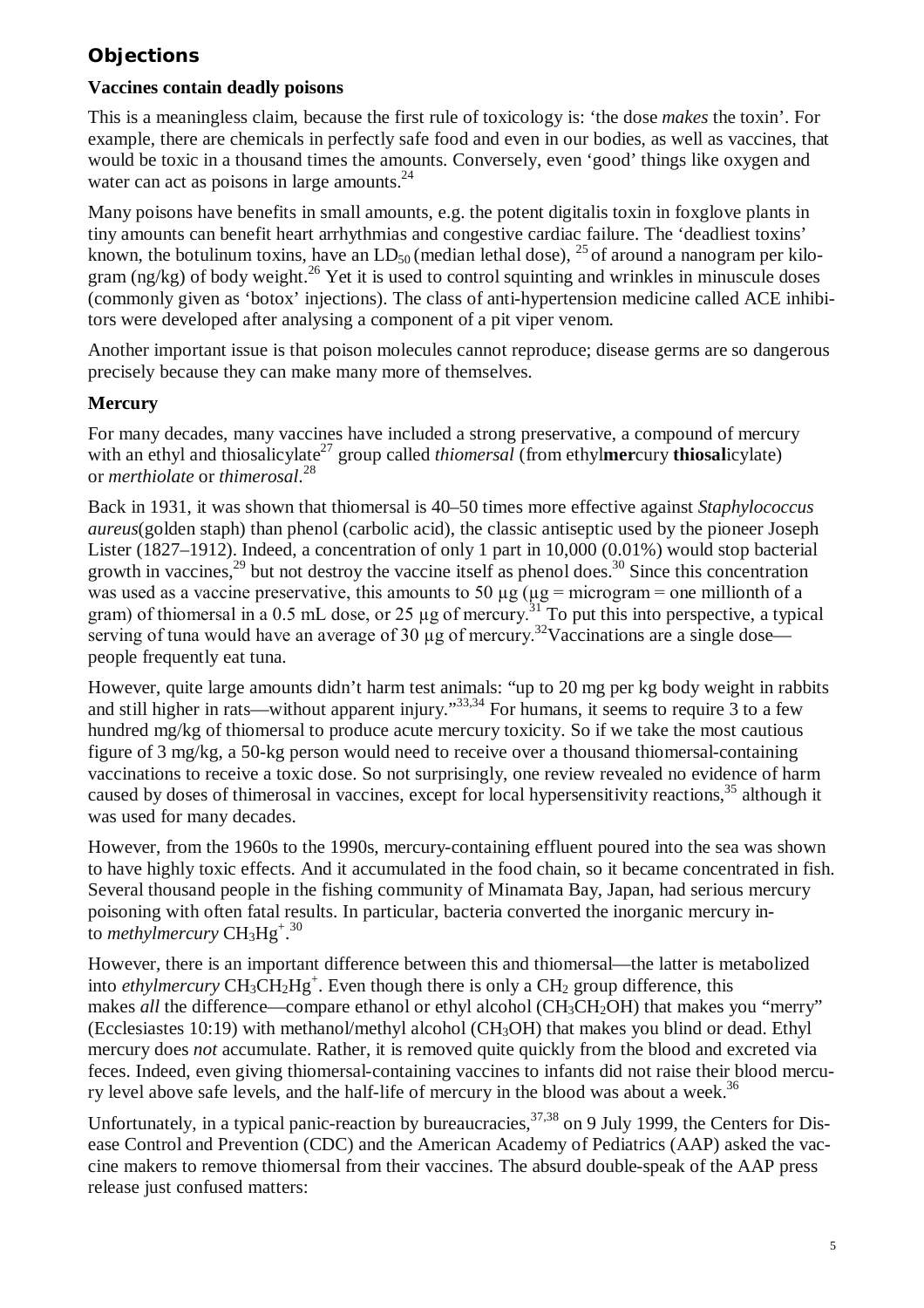Parents should not worry about the safety of vaccines. The current levels of thimerosal will not hurt children, but reducing those levels will make safe vaccines even safer. While our current immunization strategies are safe, we have an opportunity to increase the margin of safety.

Of course, if the amounts are safe already, then how could the safety be improved by removing it? And it sent the mixed message to parents: "if they are removing thiomersal, it must really have been harmful after all—and they must have been hiding this in the past."

This caused immediate harm: after about 10% of hospitals suspended their hepatitis B vaccines that contained thiomersal, a 3-month–old baby born to a mother infected with the disease died of this. And the ban enabled concerned parents and associated ambulance-chasers to blame thiomersal for their children's autism (see below).<sup>39</sup> It has also increased the costs of vaccination, because they must be in single-dose vials without a preservative.

However, now, this issue is a red herring, because so few vaccines still contain thiomersal. In the USA, only some influenza, tetanus, and meningococcal vaccines have as much as 25 µg of mercury; the vast majority have *none*. 40

# **Formaldehyde**

Formaldehyde or methanal (HCHO) is the simplest aldehyde (RCHO), and has the ability to crosslink proteins. This makes it toxic to microbes, so it is used as a preservative. For vaccines, it is important to have dead microbes, so formaldehyde is used to inactivate viruses. It also denatures the deadly toxin proteins of the tetanus and diphtheria bacteria, so they can no longer do their damage, but can still provoke the desired immune response. $41$ 

So how much formaldehyde is in vaccines? Some vaccines have about 100 µg per dose, as per this table.<sup>42</sup> Note that the table lists different versions of the same vaccine, whereas a patient would receive only one of these. This means that the typical vaccination schedule for infants would result in about  $120 \mu g$ .<sup>43</sup> So let's put that into proper perspective.

Actually, our bodies produce formaldehyde in small amounts. Metabolism of some amino acids produces formaldehyde as a by-product. And it is even essential as a metabolic intermediate in manufacturing purines (essential components of DNA and RNA) and some amino acids. So the naturally occurring concentration of formaldehyde in our blood is 2–3  $\mu$ g/g<sup>44</sup> or about 2–3 mg/L. So even a 2-month–old infant with half a litre of blood would have 1–1.5 mg in the whole bloodstream. It means that the total recommended vaccination schedule would add about a tenth to the infant's natural level, which is below the natural variability.

We can't escape formaldehyde from outside, because it is contained in many foods, especially pears, which have about 60  $\mu$ g/g (mg/kg), and cod, apples, and pork have about 20  $\mu$ g/g.<sup>45</sup> Thus a 200-g pear would have 12,000 µg, 100 times as much as the total infant vaccination schedule.

# **Aluminium**

Aluminium is an adjuvant, that is, it enhances the immune response, so that less of the deactivated infectious agent is needed. Aluminium is in any case abundant in nature, e.g. clay minerals are aluminosilicate sheets (called *phyllosilicates*). Once again, the amount in vaccines is incredibly tiny by comparison.

# **Egg protein**

Albumin, the protein from eggs, is used as a vaccine stabilizer. This is what's responsible for many of the reported allergic reactions to vaccines. This is a non-issue for those who can eat eggs or egg products.

# **"I got influenza from the flu shot"**

No, you didn't. Dead viruses simply can't cause infection. The impression is a good example of the fallacy, unfortunately widely used by anti-vaxers, of *post hoc ergo propter hoc* ("after this therefore because of this"). That is, some people became ill after a flu shot, so think that the flu shot caused the disease. In reality, it takes about two weeks for the body's immune system to respond fully, and these unfortunates caught the live flu virus (if in fact the illness was influenza) before the immune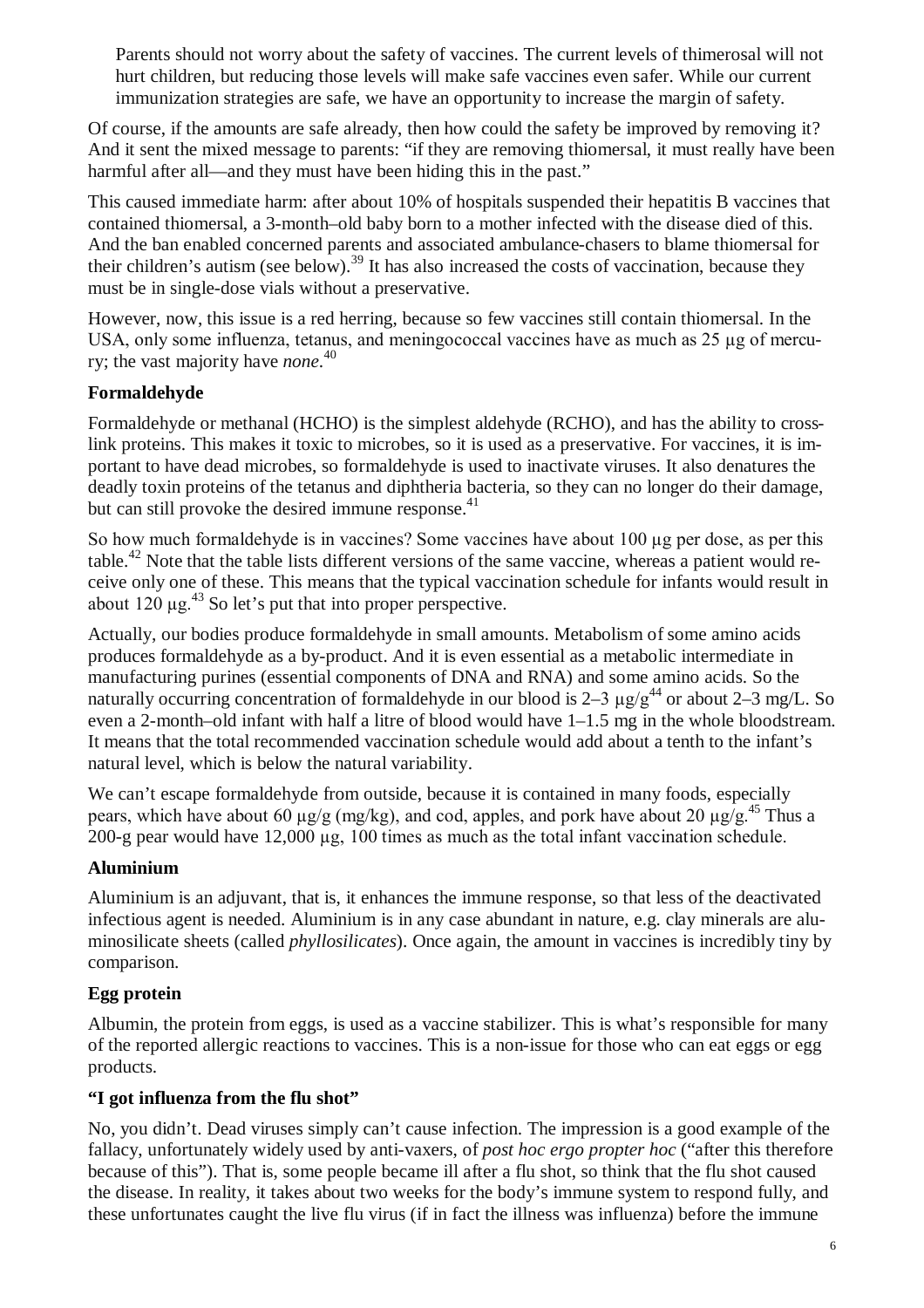system was fully protective. Also, no system is totally effective, and sometimes the vaccine doesn't contain the right match for the live virus in the current 'flu season'.<sup>46</sup> Finally, again, too many people call a bad cold 'the flu', and an influenza shot won't protect against non-influenza illnesses.

#### **"Vaccines cause autism"**

This is a very common claim, infamously promulgated by former Playboy model Jenny McCarthy, who claimed that her son became autistic after being vaccinated. It also gained some credibility with a study published in *Lancet* by British doctor Andrew Wakefield. Later, he was "held guilty of ethical violations (they had conducted invasive investigations on the children without obtaining the necessary ethical clearances) and scientific misrepresentation (they reported that their sampling was consecutive when, in fact, it was selective)."<sup>47</sup> *Lancet* retracted the study in February 2010.

In contrast to Wa, study after study has shown no link between vaccination and autism. The U.S. National Academy of Science's (NAS) Institute of Medicine published a study in 2004 which summarized:

Thus, based on this body of evidence, the committee concludes that the evidence favors rejection of a causal relationship between thimerosal-containing vaccines and autism.<sup>48</sup>

And in 2014, a huge meta-study was published, involving over a million children, concluding:

Five cohort studies involving 1,256,407 children, and five case-control studies involving 9,920 children were included in this analysis. The cohort data revealed no relationship between vaccination and autism …, nor was there a relationship between autism and MMR …, or thimerosal …, … Findings of this meta-analysis suggest that vaccinations are not associated with the development of autism or autism spectrum disorder. Furthermore, the components of the vaccines (thimerosal or mercury) or multiple vaccines (MMR) are not associated with the development of autism or autism spectrum disorder.<sup>49</sup>

Even autism advocacy organizations reject a link between vaccination and autism:

#### **Are Vaccines to Blame?**

Over the last two decades, extensive research has asked whether there is any link between childhood vaccinations and autism. The results of this research are clear: Vaccines do not cause autism. We urge that all children be fully vaccinated.<sup>50</sup>

But like the whack-a-mole game, this charge keeps raising its head after being refuted repeatedly. In particular, the originator of the claim, Andrew Wakefield, has been thoroughly discredited for fraudulent research<sup>51</sup> and was stripped of his medical licence in 2010 for showing "callous disregard" for children's welfare.

Also, and very importantly, if the autism really were due to thiomersal in vaccines, then removal of that from most vaccines should have caused reduction in autism rates. But they are rising instead.

#### **The real reason for the perceived increase in autism**

When it comes to some diseases, the increase in numbers can actually be attributed to the increase in average lifespan. That is, people now live longer, so have more chance to contract these diseases, instead of dying young of the infectious diseases now limited by vaccination. For example, since the average lifespan used to be in the 40s, there were fewer cases of cancer than an increased population who now have the average lifespan in the later 70s. We are living longer, but are also having more time to develop those diseases.

Therefore, in one sense there is a correlation between increase in vaccination and increase in some diseases: but not in the way anti-vaxers claim—rather, it's because vaccines are allowing us to live long and healthy enough, so we don't die before catching them!

In the case of autism in particular, the reason for the perceived increase is much more straightforward. There was a medical reclassification of many diseases under the 'umbrella' diagnosis of Autism Spectrum Disorder, or ASD. This means there is now one diagnosis, with degrees, instead of many different diagnoses. For example, my youngest brother, for example, is no longer diagnosed 'Aspergers', but instead 'highly functioning ASD'. He is still the same person, but reclassified, as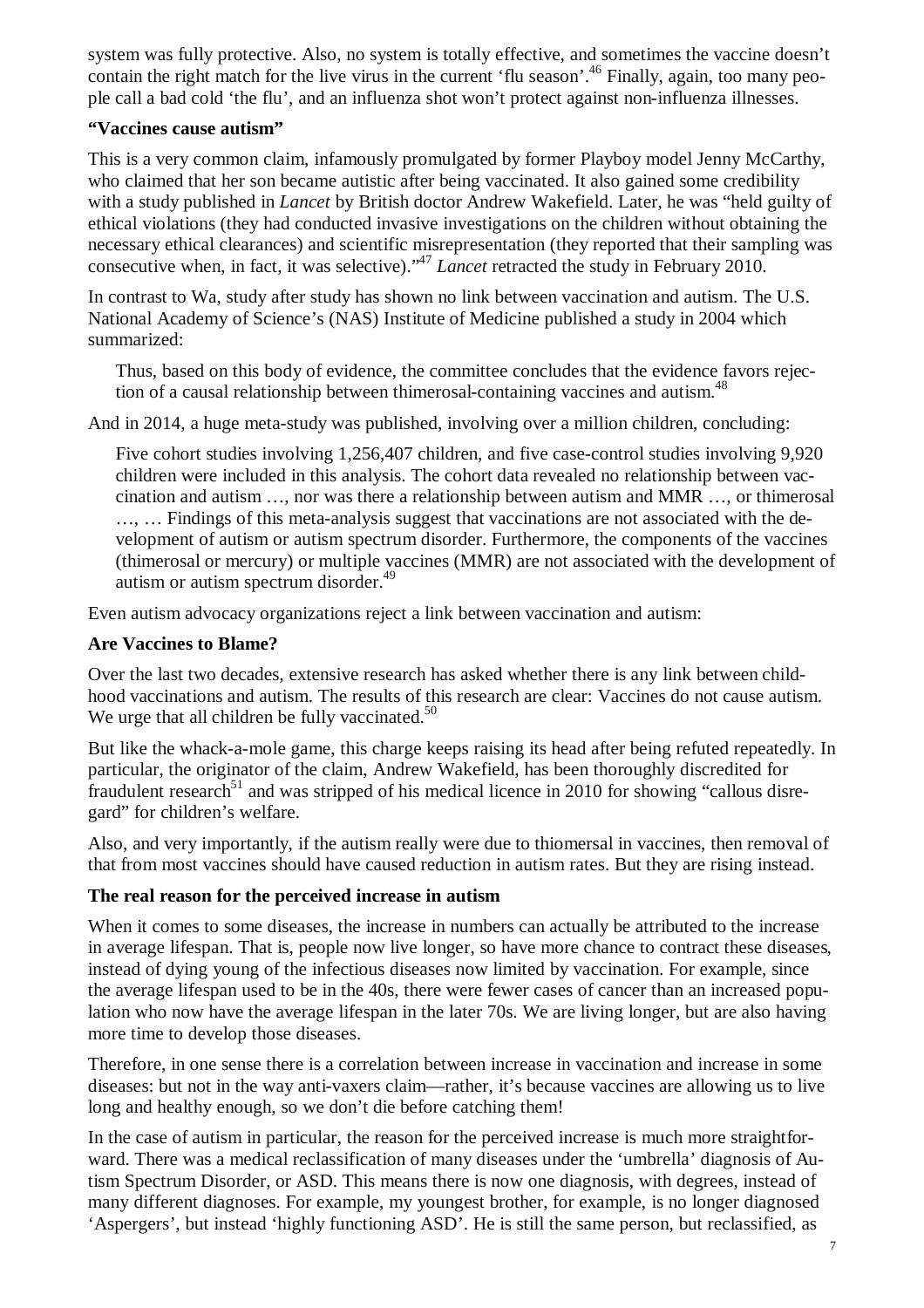many others have been, making the number with 'Autism' look much larger without actually adding new people. To clarify, if there were 10 cases of A, 5 cases of B, and 15 cases of C, reorganizing them into 30 cases of ABC, one label, does not mean there was any increase in actual number.

Additionally, medicine is getting better at diagnosis, so people who used to be dismissed as 'off', 'eccentric', or sometimes even 'insane', are receiving proper diagnosis in recent times, increasing the numbers statistically, but not for any increase in affected people. For example, 'weird Uncle Harry' might not be seen as 'weird' if diagnosed in recent times, but instead properly diagnosed as ASD.

One can't help but comment on the gross inconsistency in common anti-vax claims. On the one hand, they reject the strong, repeated correlation between introduction of a vaccine for a disease and decrease in incidence of that disease (and between rise of anti-vax practices and rise of those diseases). But on the other, they accept a correlation between vaccines and autism that's so weak as to be non-existent.

#### **"More vaccinated kids become sick than unvaccinated kids"**

This claim is a clear demonstration of the misunderstanding/misuse of statistics. The important thing is the percentages of sicknesses in the vaccinated and unvaccinated kids, not the absolute numbers, simply because (fortunately) many more kids are vaccinated. One anti-vaxer claimed, "We have mumps outbreaks in the UK where 92% of the affected were fully vaccinated  $\ldots$ <sup>52</sup> Now I have learned not to trust unsourced claims from anti-vaxers (and this is so for even most sourced claims because of their propensity to misrepresent the sources), but even if we take this claim as factual, this is insufficient.

To illustrate: suppose that in an outbreak, there were 100 cases of mumps, and 92 of them were vaccinated and 8 were not, to match the claimed figures. But what was not said was, say, this was from a sample of 10,000, of whom 98% were vaccinated, i.e. 9800 people were vaccinated and 200 were not. So in reality, the *properly weighted* percentages were 92/9800 = 0.94% incidence of mumps in the vaccinated people, and  $8/200 = 4\%$  in non-vaccinated people. Therefore, these statistics, *when properly understood*, show that there is *over four times the likelihood of getting mumps* when non-vaccinated.

However, real-world stats show that the chance is far higher than that. E.g. with measles, "[vaccine] exemptors were 35 times more likely to contract measles than were vaccinated persons (95% confidence interval ...)"<sup>53</sup>

# **"Babies get too many vaccines at once"**

No, they don't. This is another argument that seriously underestimates how good a working immune system is. In reality, even a thousand vaccines at once would use up only about 1% of the immune system. This is because a child's immune system must fight several thousand 'new' antigens every day from the environment, including from perfectly safe food, and even more with every cut or graze.

Indeed, this starts when a baby is born, transferring from the sterile environment in the womb to being exposed to trillions of bacteria in the outside world. The colon especially starts to be populated by all the 'good' bacteria ('probiotics') that we need for good health (this bacterial population is called the *microbiome,* and the number of bacterial cells in a healthy body can outnumber the human cells). The immune system must adapt and make sure that the bacteria can't invade the bloodstream, i.e. septicaemia, which could cause fatal sepsis. There are thousands of bacterial species involved, each with its own set of antigens. And even after that, every cut and graze exposes the immune system to still more antigens.

This should put the vaccination schedule into perspective. All the vaccines together comprise only about 150 antigens. This is a fraction of a percent of the antigen load a healthy child faces every day. And even aside from this, although now we protect children against more diseases than decades ago, the number of antigens in the schedule has decreased about 20-fold.<sup>54</sup>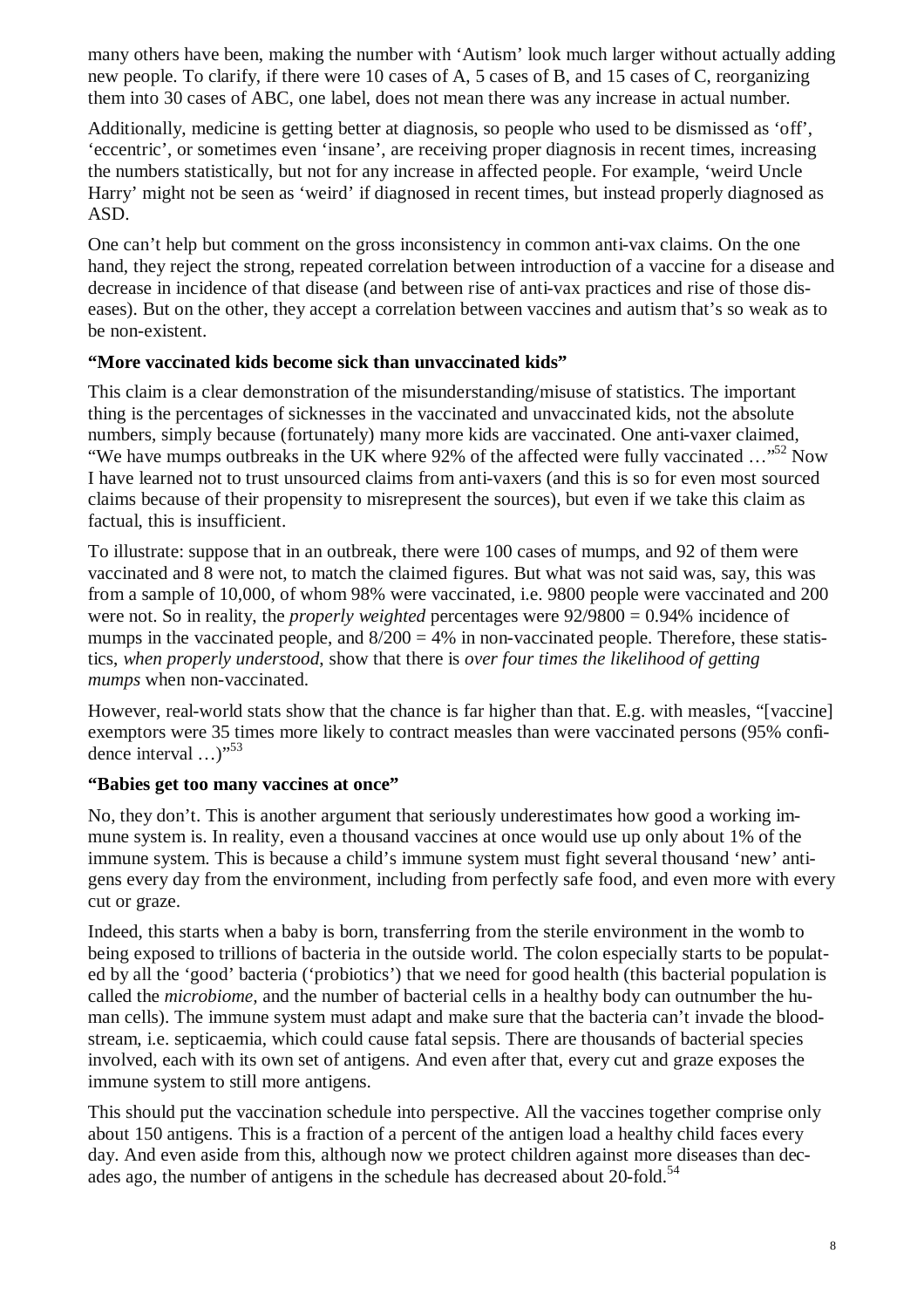#### **"Look at all the dangerous things listed in the package insert!"**

Much of this type of argument is addressed in the above section about poisons. Also, we note that these inserts are written by the same 'Big Pharma' that is often vilified (see below), and usually approved by government departments such as the FDA in the USA. They are legal documents, not medical ones, and apply to all prescription medicines as well.

One thing that anti-vaxers pick up on are the reported side effects that the inserts are required to list, even without any proof of causation. And often, there are articles on junk websites with mendacious clickbait titles. One that has been doing the rounds is a heading, usually in the obligatory allcapitals:

FDA announced that vaccines are causing autism:

The FDA has published conclusive proof on their website that the dtap vaccine can cause autism.

Then usually something about the FDA 'admitting' a causal link.

But the highlighted paragraph which they hope people will not read carefully is:

Adverse events *reported* during post-approval use of Tripedia vaccine include idiopathic thrombocytopenic purpura, SIDS, anaphylactic reaction, cellulitis, autism, convulsion/grand mal convulsion, encephalopathy, hypotonia, neuropathy, somnolence and apnea. Events were included in this list because of the seriousness or frequency of reporting. Because these events are *reported voluntarily* from a population of uncertain size, it is *not always possible to reliably estimate their frequencies or to establish a causal relationship* to components of Tripedia vaccine.

I have italicized some key words above, which should make it clear that these are *voluntarily reported* claims. There is no endorsement of whether the reports are accurate. Indeed, they make it clear that *there is no proof that the vaccine actually caused these problems.*

# **Vaccine injuries**

Vaccine injury stories are not what they seem. E.g the USA government maintains the VAERS – the Vaccine Adverse Event Reporting System, and Australia has TGA Database of Adverse Event Notifications. Anti-vaxers point to these as evidence for widespread problems. But in reality, these are collections of unverified reports, even saying so up-front:

In accessing the database we encourage consumers to understand that a report of an adverse event does not necessarily indicate there is a causal link between a medicine and an adverse outcome.

Some of these reports that made it into the database were demonstrably false claims that vaccines cause Shaken Baby Syndrome, and even absurd ones such as one claiming that vaccines turned into the Incredible Hulk. In fact, under 3% of the cases in the VAERS database were definitely caused by vaccines—and most of this small fraction were minor injuries like low-grade fever or soreness at the injection site.<sup>55</sup> "When you do the real numbers, the risk of serious vaccine injury is orders of magnitude less than 1%."<sup>56</sup>

# **Vaccine injury lawyer supports vaccination!**

In fact, the commonest vaccine injuries have nothing to do with the components of the vaccine, but are shoulder injuries from an improperly used needle. One specialist vaccine injury lawyer, Leah Durant, suffered such an injury. But far from being an anti-vaxer, she is a strong supporter:

Vaccines keep us healthy. They eradicate disease. If I had children, I would get them vaccinated.<sup>57</sup>

And when parents ask for her help to try to evade a vaccination requirement for a school, she refuses. Instead, she says:

I talk to them about my personal view about vaccinations and the fact that I feel vaccines are safe.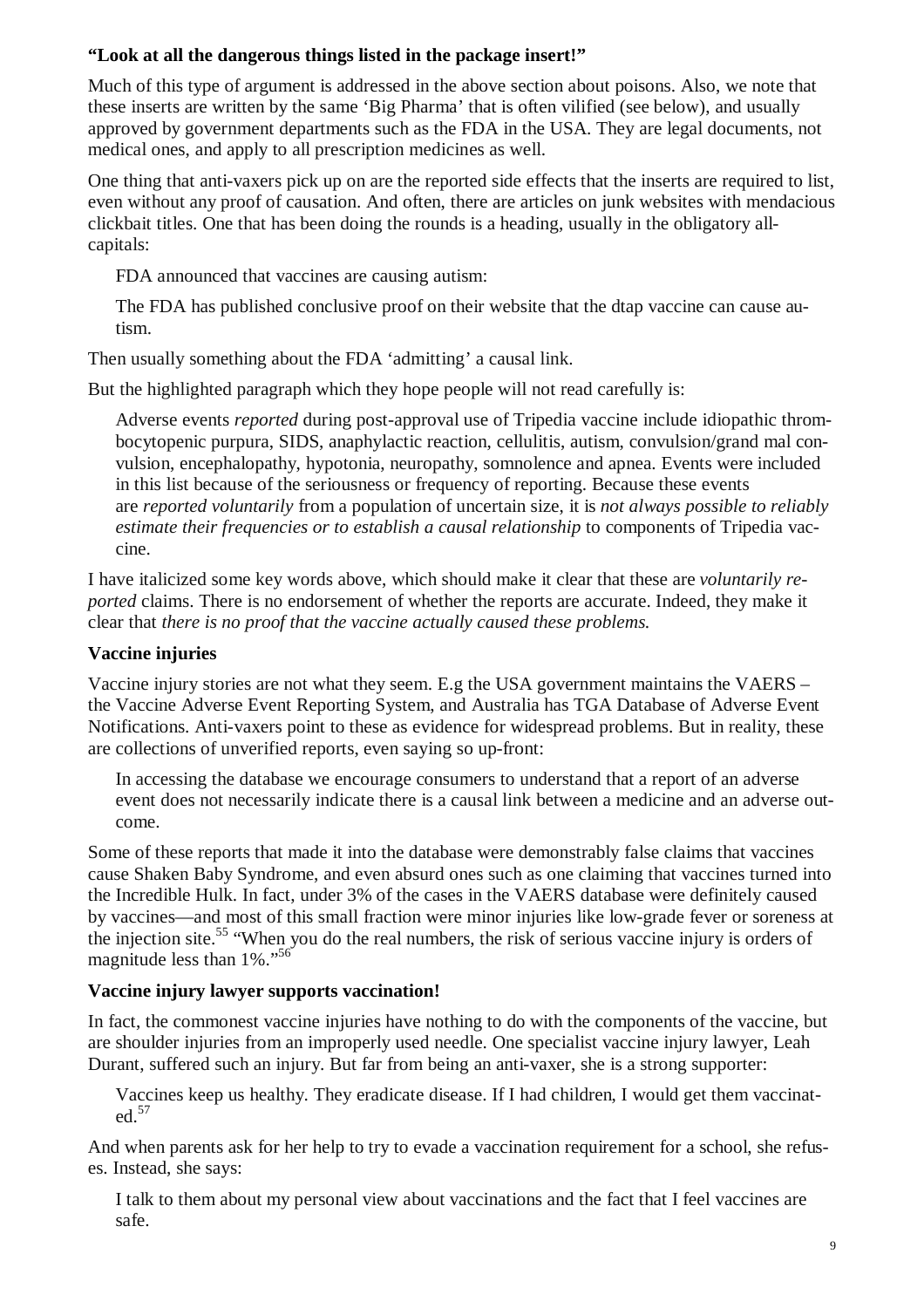# **Theological/moral objections**

# **"God made a perfect immune system and doesn't need our help"**

Yes, He did, but we are now in a fallen world. The present curse-affected immune system demonstrably doesn't protect us from every disease, as shown by the millions who have died from such diseases over history. The same applies to those who think 'natural is good', a form of the naturalistic fallacy, since nature is cursed (plagues are also 'natural'). In a fallen world, there have also been many mutations of bacteria and viruses, which now cause diseases that were not there in an originally created very good world.

We should also note that if people were consistent with such claims, then they wouldn't take care of any broken skin, because why does God need our help to wash and dress wounds given that the immune system He designed can manage without our help? Nor should we apply plasters or stitches to bleeding wounds, because God created Adam with a perfect blood-clotting system that doesn't need our clever help. (But see Jesus' reaction when Satan made a similar suggestion to Him— Matthew 4:6-7.)

Also, since God gave Adam perfect eyesight, then we shouldn't wear glasses, since why does God need our help with His (now broken) design of the eyes with our 'clever' refractive aids?

Such a claim is also an affront to God's sovereignty. God not only ordains the ends, but the means. If God chooses to bless someone with freedom from diseases, the means by which He bestows this blessing could certainly include vaccination. I'm reminded of this old tale:

A very religious man was once caught in rising floodwaters. He climbed onto the roof of his house and trusted God to rescue him. A neighbour came by in a canoe and said, "The waters will soon be above your house. Hop in and we'll paddle to safety."

"No thanks," replied the religious man. "I've prayed to God and I'm sure he will save me."

A short time later the police came by in a boat. "The waters will soon be above your house. Hop in and we'll take you to safety."

"No thanks," replied the religious man. "I've prayed to God and I'm sure he will save me."

A little time later a rescue services helicopter hovered overhead, let down a rope ladder and said. "The waters will soon be above your house. Climb the ladder and we'll fly you to safety."

"No thanks," replied the religious man. "I've prayed to God and I'm sure he will save me."

All this time the floodwaters continued to rise, until soon they reached above the roof and the religious man drowned. When he arrived at heaven he demanded an audience with God. Ushered into God's throne room he said, "Lord, why am I here in heaven? I prayed for you to save me, I trusted you to save me from that flood."

"Yes, you did my child," replied the Lord. "And I sent you a canoe, a boat and a helicopter. But you never got in."

Of course, God could have rescued him supernaturally, and it is biblical to seek healing first from Him. The point is that unless one believes that God is no longer the sovereign of even this fallen world, He is also worthy of praise for the development of such things as surgical advances, antibiotics and vaccines, and in particular, ones that take advantage of His designed immune system. If, as seems likely, an effective vaccine is developed for the Ebola that is currently wiping out many thousands (written in January 2015), such outbreaks amid fears of worldwide epidemics will be consigned to history books. We will then have a right to also see this as part of His divine blessing—just as when He supernaturally heals without any mediate cause.

# **"Vaccination supporters are Big Pharma shills"**

Of course, this is an 'abusive *ad hominem*' argument that's far too common among anti-vaxers. A similar argument that is at least not a personal attack is to complain about the large profits of pharmaceutical companies.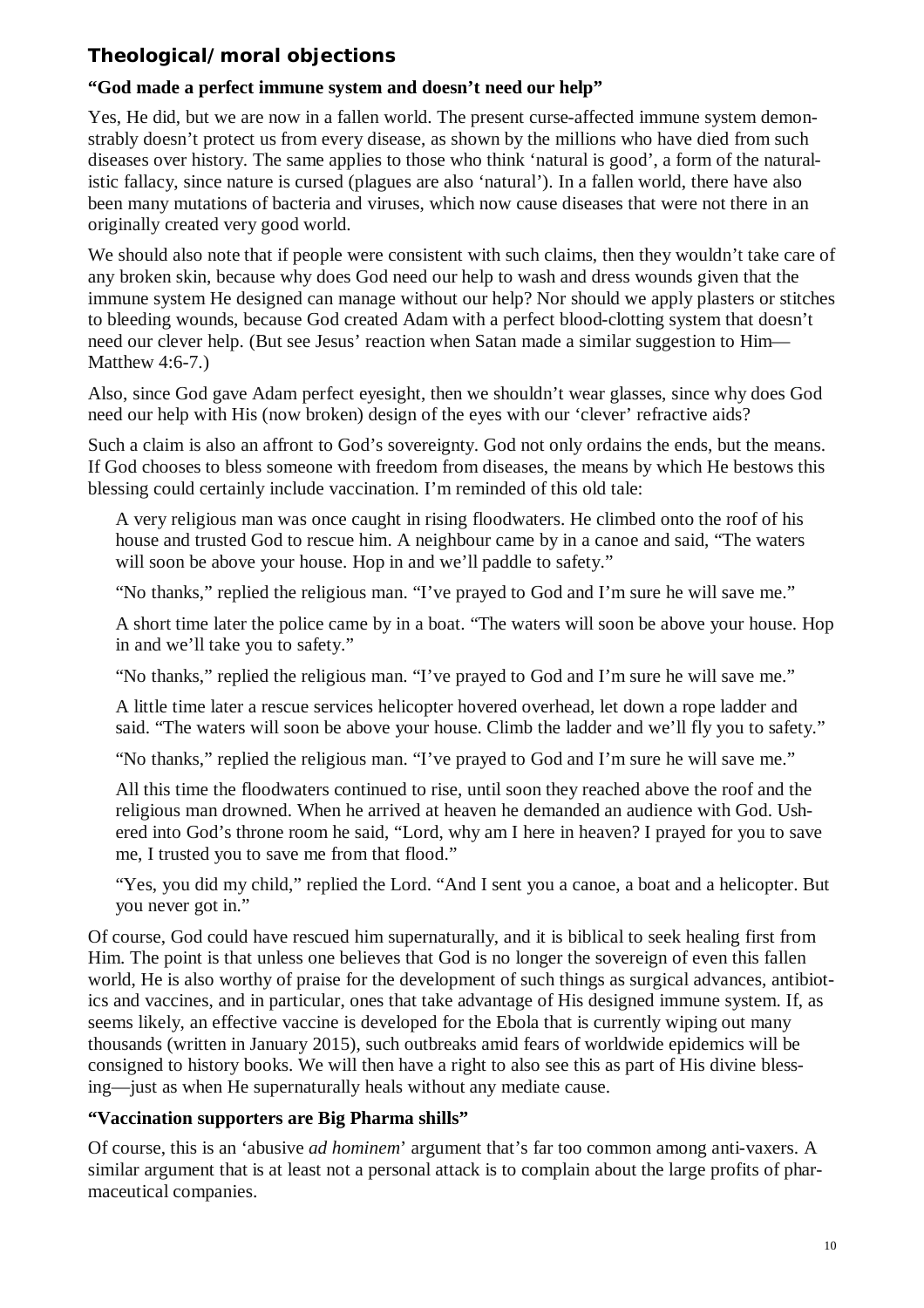I *prefer* vaccines to be made from profit-oriented companies, because they will earn profits only if buyers are confident that they will work. And probably even more importantly, they will suffer bad losses if they make something that hurts someone. Conversely, non-profit also means non-loss, and I can see little worse than decisions made by people who don't stand to lose if they hurt people. As Adam Smith, actually a moral philosopher before he turned to economics, said about 200 years ago, "It is not from the benevolence of the butcher, the brewer, or the baker that we expect our dinner, but from their regard to their own interest." In this fallen world, selfishness is a ubiquitous human condition.

Also, the polio vaccine pioneer Jonas Salk famously refused to profit from his work, which probably could have made him \$7 billion if he had patented it. Another thing, the flu shot is under \$30, while there would be much more pharmaceutical profit if a person had to be hospitalized from influenza, or in days gone by, be maintained in an iron lung from polio.

Sometimes this argument is accompanied by claims that 'Pharma' must mean 'sorcery', because it comes from *pharmakeia*, which is translated that way in the New Testament. However, such claims display ignorance of the difference between Classical Greek and the *Koinē* Greek of the NT. Like most Greek-derived terms in English, the *Classical Greek*meaning was used. In particular, 'pharmacy' was derived via Old French *farmacie*, in turn derived from the Medieval Latin *pharmacia*, in turn from from the *Classical Greek* meaning of *pharmakeia* (φαρμακεία), meaning medicine. In turn, this was related to *pharmakon*(φάρμακον) i.e. a drug, whether a cure or a poison.

Finally, many of the anti-vax sites complaining about pharmaceutical profits have huge web stores for their own products. It's not clear from biblical, or even economic, principles why 'Big Pharma' is evil while the multibillion dollar 'Big Supplementia' (or 'Big Placebo') is good.

Every supermarket has rows of shelves full of natural supplements, and many of these supplements contain heavy metals such as iron, copper, and so on. But because these are apparently a natural cure, they are ok, but dangerous when minute doses are put into life-saving vaccines.

#### **"Vaccines contain parts of aborted babies"**

As it stands, this claim is false. There are no baby parts in vaccines. There is a most tenuous connection between abortion and vaccines, as follows:

Bacteria are genuinely living organisms, so can be cultured on nutrients. Viruses are not living,<sup>58</sup> so require some living cells to be cultured on. Pasteur's pioneering vaccination against rabies, caused by lyssaviruses, was obtained from the nerves of rabbits that had died from the disease. Pasteur weakened the virus by drying the nerve tissue for 5–10 days. Now most rabies is cultured on embryonic eggs—but those of chickens, not humans.

Unfortunately, some vaccines have been cultured on cell lines that came *originally* from aborted babies: one (MRC-5) from an abortion that was performed in September 1966 and one (WI-38) that was performed in July 1962. There is no question that these original abortions were sinful. CMI takes a strongly pro-life position, that the human individual life begins at conception/fertilization, thus abortion is totally wrong, even for rape and incest (do children of rapists deserve the death penalty?).

The above is the tenuous connection between vaccines and abortion. However, no new embryos are being generated for the purpose of culturing vaccines—this would be immoral. Rather, these vaccines use the cell lines from a baby *already killed* decades ago, and that not for the purpose of creating vaccines. Any cultures from these original lines are likely to be now removed by tens of thousands of generations. That deed was unfortunately done, and *cannot be undone*. There is also no evidence of any 'moral hazard'<sup>59</sup>—that it would lead to more abortions.

A similar comparison would be organ donation. Would we refuse a life-saving organ that was from a victim of a drunk driver for example who listed "Organ Donor" on the driver's license, because he was killed in a sinful way? Accepting this organ is in no way condoning drunk driving.<sup>60</sup> Another example: it would be totally immoral to murder someone to harvest his organs, even if it would save another person's life. However, if someone you loved was murdered during an armed robbery, would it be immoral to consent to organ donation, so that even though a terrible sin had been com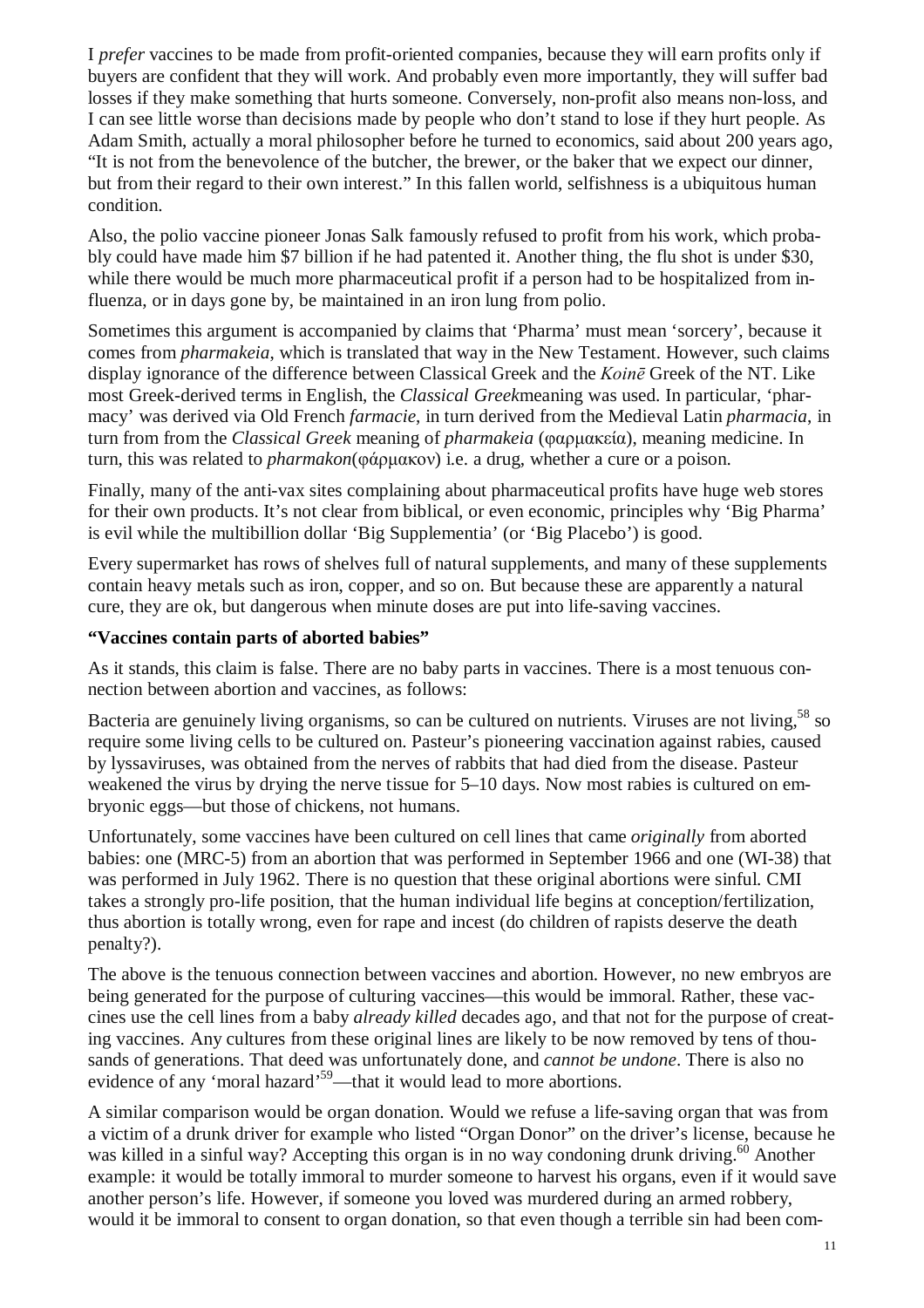mitted, something good came from it, one silver lining on a very dark cloud? And would acceptance of such an organ mean condoning the murder? Similarly, should we refuse a life-saving treatment that is the one good thing that came from the abomination of murdering those two babies?<sup>61</sup>

The general principle here is that *the beneficiary of the organ must not have been complicit in the crime in the slightest* (called 'formal cooperation in evil'). Actually the biblical ethical principles were deduced centuries ago. First, there is the *Principle of Double Effect.* That is, if a contemplated action has both good and bad effects, then it is permissible only if it is not wrong in itself and if it does not require that one *directly intend* the bad result. Second, there is "remote mediate material cooperation", meaning that the moral object of the co-operator (in this case, the one being vaccinated) and that of the wrong-doer (the abortionist who aimed for a dead baby) are distinct. Under this principle, vaccination can be allowed if necessary to prevent severe illness and death (which it does), and if we also clearly condemn both the two abortions from which cell lines were derived and any future abortion to create more cell lines (which incidentally was not the purpose of the two abortions in question). $62$ 

#### --- (shortened by M.V.).

And governments require a multitude of tests before any vaccination is released to the public. Of course, conspiracy theorists might argue that the government is somehow complicit, but what for? So, that it can cost the very same government millions of dollars in dealing with increased pandemics like swine flu, for example—a disease that the very same government officials would be likely to catch if they did not take the same flu shots they were advocating.

#### **"The government should not force people to be vaccinated"**

This argument confuses two separate questions:

- 1. Is something good (or bad)?
- 2. Should the government mandate (or prohibit) it?

I.e. one can argue that something is good, without saying that the government should make it compulsory, whether vaccines, seatbelts, bicycle helmets, etc. And one can argue that tobacco, alcohol, recreational drugs are harmful, without arguing that the government should punish people for taking them.

For this article, I am not making an argument for the role of the government. Rather, I am noting that there is a logical distinction between "vaccines are good" and "vaccines should be compulsory"—the first does not entail the second.

# **Summing up**

- Vaccination is one of the most important advances that God has allowed us to discover to alleviate the effects of the Curse.
- Vaccines train our immune system (which was designed by God to function in such a way) with dead or weakened germs, so it is ready to destroy invading live germs.
- Many diseases have been eliminated or drastically reduced by vaccines. There is no plausible alternative explanation for why particular diseases decreased so drastically at different times that correlate to when the particular vaccines became widespread. Further, the same diseases flare up in places with low vaccination rates. And such results are totally expected given what we know of how immunity works.
- Nothing is 100% safe. However, the safety of vaccination should not be compared with an impossible perfection, but with the (un)safety of non-vaccination.
- Vaccines are accused of containing dangerous poisons. But whether anything is poisonous depends on the amount. The 'toxic substances' in vaccines are many times lower than the toxic dose. Some of the 'toxins' exist naturally in the body in far greater amounts than the vaccines. Others occur in much higher amounts in well known foods.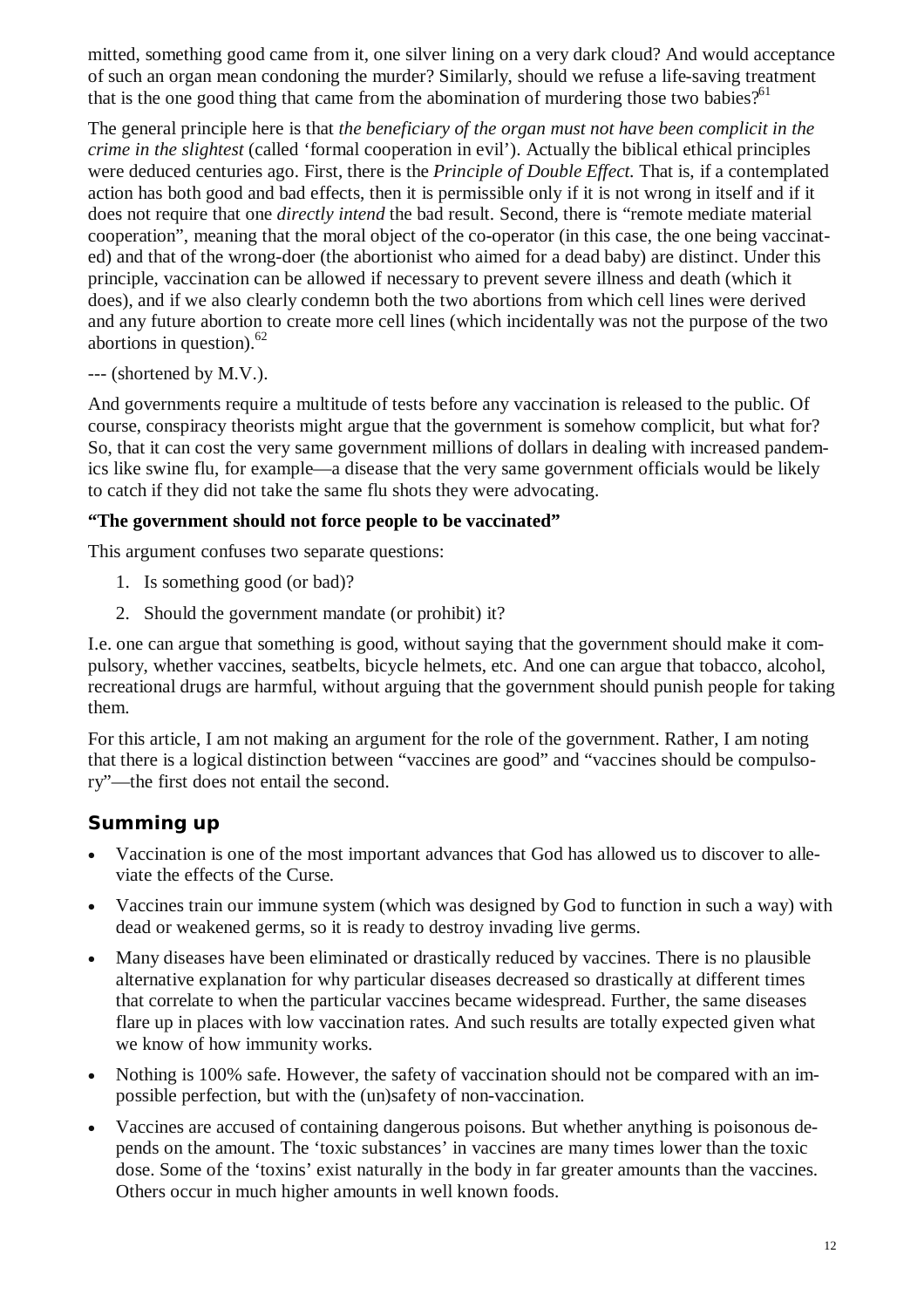- Vaccines cannot cause the disease, since they are made from dead germs. Some people get sick with the illness being vaccinated against just after vaccination, but before their immune system has been trained, so falsely think that the vaccination caused the illness. This is the *post hoc ergo proper hoc* fallacy. In other cases it is because it is a different illness (common cold rather than influenza, e.g.).
- There is no statistically significant evidence that vaccines cause autism, and much evidence to indicate that they do not.
- A claim that "We should trust God to heal us" fails for two reasons. First, such claimants would generally bandage wounds and wear seatbelts, rather than trust God to protect them from harm regardless. Second, given the doctrine of the Sovereignty of God, He is healing us through the wisdom He gave to the vaccine's discoverers and prescribers.
- Vaccines do not have parts of aborted babies. True, some vaccines against viral diseases are cultured on cell lines from two babies aborted over 40 years ago, but no babies are being aborted today to make vaccines. Morally, it would be better to use an alternative, if it is available, but if not, it would be no different from using the organs of a person killed by sinful means—as long as the beneficiary played no part in the killing.

### **Overall summary statement (representing the position of CMI ministries generally)**

Vaccination of minors, in most jurisdictions, remains a parent's choice. While there are real and immediate risks associated with vaccination, these are small overall, and the long-term risks of nonvaccination are much greater. Therefore, it is our opinion at this point in time that people should not forego vaccinations unless there is a sound medical reason for this following discussion with their own professional medical adviser. In fact, we urge people to consult their own doctors regarding any decision involving their own or their family's health; none of this article should be construed as individual-specific medical advice.

#### **References and notes**

- 1. Sarfati, J., Miracles and science, creation.com/miracles, 1 September 2006.
- 2. Carter, R. and Sarfati, J., Why CMI rejects 'conspiracy' theorizing, creation.com/conspiracy, 13 April 2017.
- 3. Sarfati, J., Should creationists accept quantum mechanics? *J. Creation* 26(1):116–123, 2012.
- 4. See the graphs by YEC nuclear chemist Dr Jay Wile, For some diseases, it was vaccination, not sanitation, blog.drwile.com/?p=12101, 3 February 2014.
- 5. Wile, J.L. and Sommerville, E.A., Vaccines are incredibly effective at preventing disease, drwile.com/lnkpages/render.asp?vac\_effective, 2009.
- 6. Dunlop, R., 9 vaccination myths busted. With science! mamamia.com.au/news/vaccination-myths-busted-byscience-cheat-sheet-on-immunisation, 12 November 2011.
- 7. Offit, P.A., The Anti-Vaccination Epidemic: Whooping cough, mumps and measles are making an alarming comeback, thanks to seriously misguided parents, online.wsj.com/articles/paul-a-offit-the-anti-vaccination-epidemic-1411598408,24 September 2014. Dr Offit is a top paediatrician and vaccine expert.
- 8. Cockburn, P., Polio: The deadly summer of 1956, *The Independent*, 1999, republished as independent.co.uk/lifestyle/health-and-families/features/polio-the-deadly-summer-of-1956-2117253.html, 27 October 2010.
- 9. Parker, A., Growing Up Unvaccinated: I had the healthiest childhood imaginable. And yet I was sick all the time. slate.com/articles/life/family/2014/01/growing\_up\_unvaccinated\_a\_healthy\_lifestyle\_couldn\_t\_prevent\_many\_chil dhood.html, 6 January 2014.
- 10. This was variable: low of 3,349 deaths during the 1986-87 flu season to a high of 48,614 in 2003-04, Estimates of deaths associated with seasonal influenza—United States, 1976–2007, cdc.gov, 27 August 2010.
- 11. Ianelli, V., Deaths from flu, 2013–2014 flu season, pediatrics.about.com, 14 October 2014.
- 12. Legge, A. *et al.*, Rates and determinants of seasonal influenza vaccination in pregnancy and association with neonatal outcomes, *Canadian Medical Association Journal*, 6 January 2014, doi:10.1503/cmaj.130499.
- 13. Fell, D.B. *et al.*, H1N1 Influenza Vaccination During Pregnancy and Fetal and Neonatal Outcomes, *American Journal of Public Health* **102**(6):e33-e40, 2012, doi:10.2105/AJPH.2011.300606.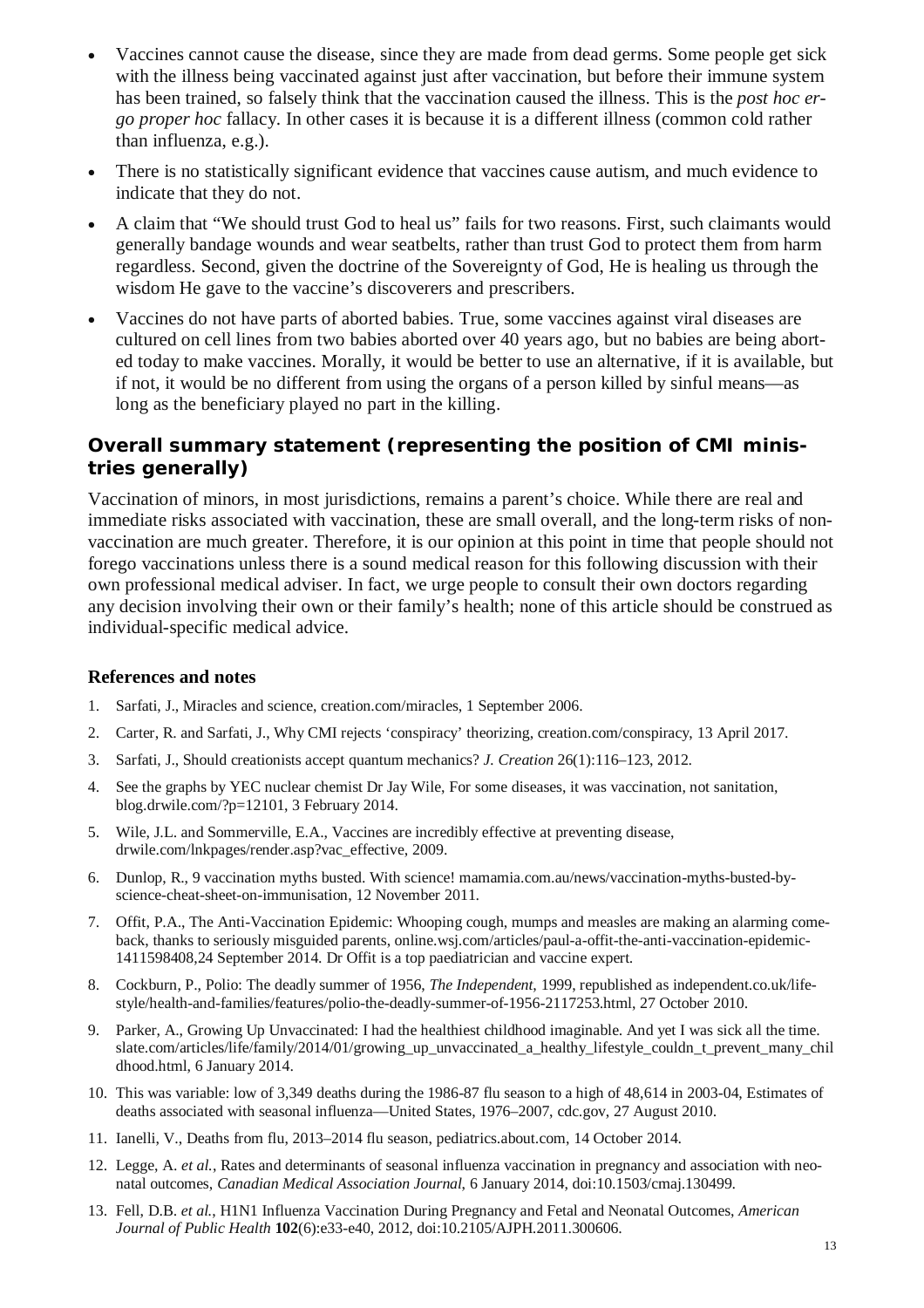- 14. Wile, J.L., Flu shot during pregnancy produces unexpected benefits, blog.drwile.com/?p=12645, 3 July 2014.
- 15. Known as post-herpetic neuralgia, more common in older patients.
- 16. Vaccine Information Statements: Chickenpox, cdc.gov/vaccines/hcp/vis/vis-statements/varicella.html.
- 17. Chickenpox (Varicella) Vaccine, WebMD, webmd.com/children/vaccines/chickenpox-varicella-vaccine.
- 18. Complications of Measles, cdc.gov/measles/about/complications.html.
- 19. Wile, J.L., Vaccines are very safe, drwile.com/lnkpages/render.asp?vac\_safe#r1, 2009,
- 20. Budnick, L.D. and Ross, D.A., Bathtub-related drownings in the United States, 1979–1981, *American J. Public Health* 75:630–633, 1985.
- 21. When Western governments first began to introduce seatbelt legislation, some 'anti' campaigners pointed to situations in which people had even been trapped inside a burning vehicle from a malfunctioning belt. But the riskreward tradeoff was and is overwhelmingly in favour of seat belt usage, i.e. while seat belts will kill/injure some people, they will save far more lives than that. The analogy to vaccination is clear. Airbags have also been known to injure some people in certain circumstances, but on the evidence one would much rather have them than not.
- 22. It is actually a mid-19th–century invention. Cedric M. Smith, Origin and Uses of *Primum Non Nocere* Above All, Do No Harm! *Journal of Clinical Pharmacology* 45(4): 371–377, April 2005 | doi:10.1177/0091270004273680.
- 23. Compare the self-contradictory arguments that atheopaths have used against Christianity and biblical creation, Sarfati, J., The illogic of anti-creationism, *Creation* **35**(4):6, 2013; creation.com/anti-creationism-illogic.
- 24. Bergman, J., Understanding poisons from a creationist perspective, *J. Creation* 11(3):353–360, 1997; creation.com/poison.
- 25. The dose required to kill half the members of a tested population in a given duration.
- 26. Environmental Health & Safety, Safety In The Workplace, University of Florida, ehs.ufl.edu/programs/bio/toxins/toxin-table.
- 27. 'Thio' means that a sulphur atom has been substituted for an oxygen.
- 28. The mainly-USA term 'thimerosal' is the result of *metathesis* or switching of sounds in the word: the 'o' and 'mer'.
- 29. Hence the term *oligodynamic effect*, from Greek *oligos* = few. It seems to be common among chalcophile metals like mercury, silver and copper, i.e. with an affinity for sulfur, so they disrupt vital sulfur-containing bacterial enzymes.
- 30. Jamieson W.A. and Powell, H.M., Merthiolate as a preservative for biological products, *American J. Hygiene***14**:218–224, 1931.
- 31. Thiomersal (C9H9HgNaO2S) has a relative molecular mass of 404.81, and mercury's relative atomic mass is 200.592 or about 50%.
- 32. This assumes a 2.5 ounce (71 gram) serving, and tuna has an average of 0.427 parts per million of mercury. Mercury in canned tuna still a concern: New tests reinforce a need for some people to limit consumption, Consumer Reports, January 2011; consumerreports.org/cro/magazine-archive/2011/january/food/mercury-intuna/overview/index.htm
- 33. Note in original: Powell H.M. and Jamieson, W.A., Merthiolate as a germicide, A*merican Journal of Hygiene***13**:296–310, 1931.
- 34. Baker, J.P., Mercury, Vaccines, and Autism: One Controversy, Three Histories, *American Journal of Public Health* **98**(2):244–53, 2008 | doi:10.2105/AJPH.2007.113159.
- 35. Ball, L.K., Ball, R., and Pratt, R.D., An assessment of thimerosal use in childhood vaccines, *Pediatrics*107(5):1147–54, May 2001.
- 36. Pichichero M.E. *et al.*, Mercury concentrations and metabolism in infants receiving vaccines containing thiomersal: a descriptive study, *Lancet* **360**(937):1737–1741, 30 November 2002 | doi:10.1016/S0140-6736(02)11682-5.
- 37. This undesirable outcome arises from the perverse incentives involved. If something is not banned and it can be even remotely connected to harmful effects, the bureaucrats can be hauled before Congress and characterassassinated by the media. But if they ban this product that might have saved many lives, very few will link the lost lives to the absence of this product. So bureaucracies always tend towards banning over approval. See Milton Friedman, [FDA =] "Frustrating Drug Advancement", *Newsweek,* 8 January 1973, p. 49. Also, when they do finally approve something while bragging it will save 100,000 lives per year, no one bothers to ask about the million lives lost while they held this product up for 10 years.
- 38. 'Firing the rascals' will make no difference, because the same incentives will apply. Expecting a change in outcomes without changes in incentives is like expecting a cat to bark. See Milton Friedman, Barking Cats, *Newsweek*,